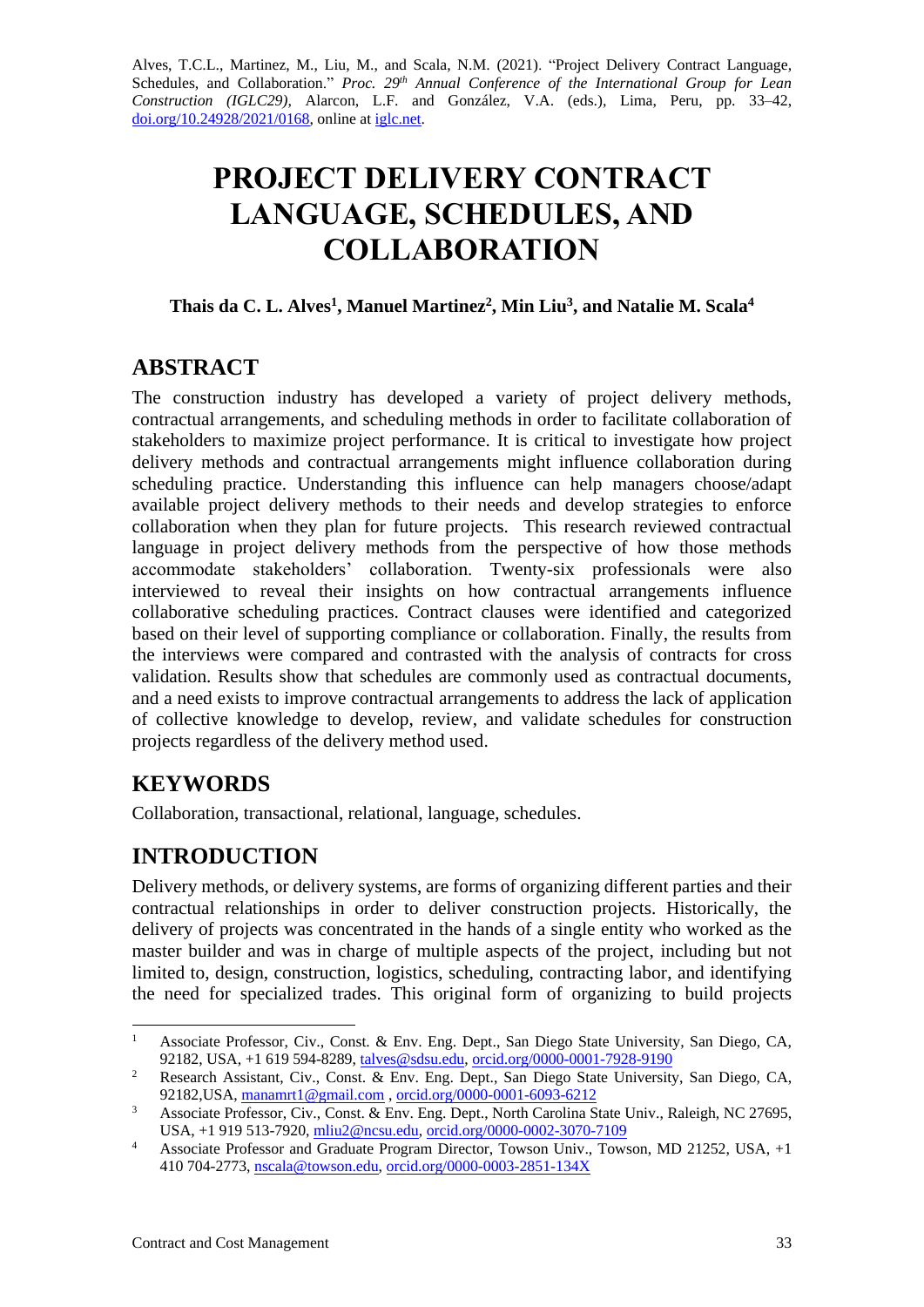constructed the Egyptian pyramids, the European cathedrals, and the infrastructure and roads that linked the Roman Empire and Inca civilization.

However, as trades developed and formed guilds and professions became more specialized from design to construction, the need to organize the work of multiple trades became a profession of its own and required more time spent on construction management. The role of the master builder was split into at least that of a designer, a builder, and a manager; after the Industrial Revolution started in the  $18<sup>th</sup>$  century and accelerated over the 19th century, the role of trades unfortunately started being viewed as expendable, having less and less to do with the overall planning of construction project activities and more focus on putting work in place (Mulligan and Knutson 2000).

In this environment, the traditional delivery method of having separate entities in charge of different tasks and parts of the project emerged, giving way to the Design-Bid-Build (DBB) delivery method, to which other methods are compared against (Sweet et al. 2015). The form is used by different delivery methods to organize project stakeholders, define their rights and responsibilities, impact how parties work together, and determine whether they are more or less collaborative, ultimately impacting project performance (El Asmar et al. 2013). Previous research has shown that the language in contracts tends to be more prescriptive, transactional, and devoid of words that allude to collaboration and related practices in more traditional delivery methods that use dyadic contracts, whereas the language is more relational and collaborative in delivery methods with multi-party contracts (Willis and Alves 2019).

This study builds on previous research about contract language and centers its investigation on the development and implementation of schedules. The research objective is to study how the language in different project delivery methods and contractual arrangements influence scheduling practice and collaboration among stakeholders. The authors documented reports from practice, collected via interviews, and contractual language for different delivery methods, using a review of available contracts. The working hypothesis of this study is that more traditional delivery methods based on dyadic contractual relationships in general provide few to no opportunities or incentives for people to collaborate, whereas more collaborative and multi-party contracts have more specific language calling for the development of collaborative schedules. This paper is structured with a literature review that informed the research and discussion of results, followed by the research method, the analysis of results, and conclusions.

# **DELIVERY METHODS, SCHEDULE PRACTICES, AND HOW THEY ADDRESS COLLABORATION**

This section presents an overview of delivery methods as they relate to this study, focusing both on the methods used in contract analysis that were also discussed by interviewees and on common schedule practices.

## **DELIVERY METHODS**

The focus of this study centers on the first four delivery methods described below and three more that were mentioned during the interviews. A brief description of each is provided to support the discussion presented (Sweet et al. 2015).

**Design-Bid-Build (DBB)** represents the traditional delivery method where an owner initially hires a designer to design the project, later putting the project out for bid once it is designed, and finally hiring the contractor who usually offers the lowest price to build the project. While in DBB, the design continues to be developed via submittals after its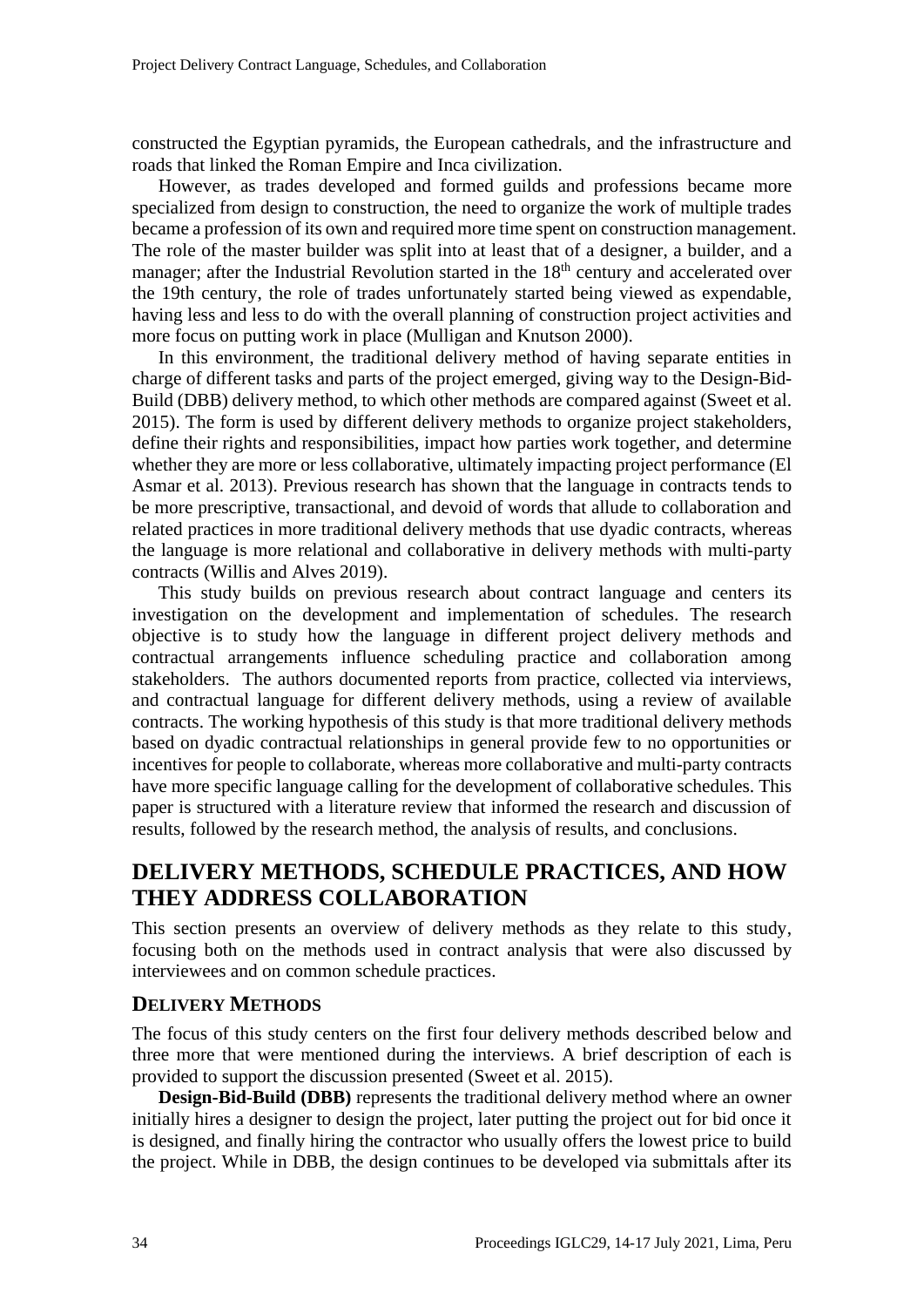award (Pestana et al. 2012). Designers and builders do not work together and are separated by the existence of separate contracts with the owner or between the general contractor and the specialized trades, who are hired sequentially and have no input on the design and little, if no, input on the project schedule.

**Construction Management at Risk (CMAR)** is used when the owner retains the services of the general contractor as a construction manager (CMgr) to manage the project starting from the design stage and provide advice during the preconstruction phase. Later, the CMgr hires additional trades to build the job as needed. The CMgr and the designer might work with additional trades providing support via design-assist contracts, as described below, and start collaborating on schedule development.

**Design-Build (DB)** consists of a more collaborative delivery method; the DB, and more recently the progressive DB, brings the architect and the general contractor together on a single contract at the start, when they are awarded the project as a team. In some cases, the DB team might choose to have trade partners working with them from the inception of the project; this will depend on how the request for proposals is structured by the owner. This will set the tone in terms of how much collaboration will happen between the parties involved from the start of the project. Moreover, DB contracts usually spell out specific methods to support schedule collaboration (Willis and Alves 2019).

**Integrated Project Delivery (IPD)** is the more recent of the delivery methods discussed here. IPD projects rely on multi-party contracts where the owner and the parties involved are signatories of a single contract and share risks and rewards. The agreement spells out commercial and organizational terms, which are present in contracts for other delivery methods, as well as the operating terms. The operating terms in IPD contracts are based on Lean Construction methods, tools, and tenets as espoused in the IGLC and professional literature promoted by industry organizations (Darrington et al. 2009, LCI 2021). Thus, schedule collaboration is present from the project's inception.

**Construction Management (CM)** is commonly employed in an environment where the owner holds multiple prime contracts and hires a construction manager to oversee activities. The CMgr in this case represents the owner but is not at risk for the project's performance.

**Engineer-Procure-Construct (EPC)** are often used in the oil and gas, chemical, and petrochemical industries and somewhat resemble the organization of the DB method. This might be because a single entity, with a diverse skillset to perform multiple tasks, is in charge of engineering the project, procuring its components, and building it or building via alliances between different companies like in DB.

**Design-Assist (DA)** involves specialized organizations providing expertise on an asneeded basis as the design is developed. Designers and contractors hired on a DA-basis might not be part of the team that will ultimately build the project. They provide solutions that might end up being built by others.

While other delivery methods and variations of the ones presented herein are available, the scope of this study is limited to these methods which are prevalent in the construction industry in the United States where the study was developed.

#### **SCHEDULE PRACTICES**

Considering the delivery methods discussed and how their organization and related contractual relationships impact collaboration, the way schedules and their development are treated varies across the methods reviewed.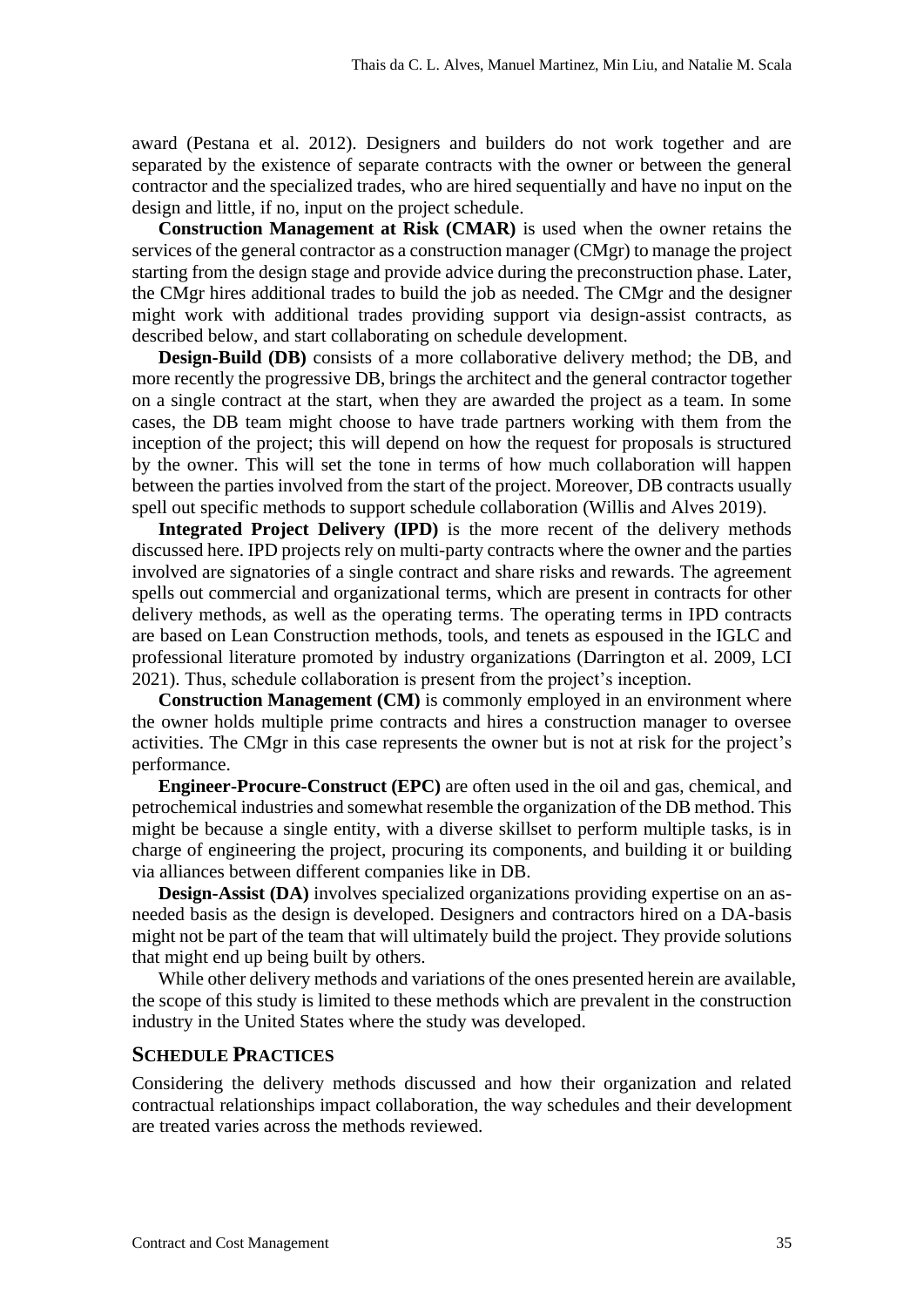Given the prevalence of DBB in construction in the United States and around the world, methods and tools that support the mechanisms outlined in DBB contracts have been at the forefront of construction engineering management (CEM) research for 70+ years, with the critical path method (CPM) extensively required in contracts as the method of choice to generate schedules, dominating this body of knowledge and practice (Olivieri et al. 2019). Exceptions considering the use of line of balance to schedule projects like the Empire State Building (Willis and Friedman 1998) as well as other efforts to bring it to the forefront of scheduling construction projects in the mid- to late  $20<sup>th</sup>$  century are also found. The longstanding CEM literature on schedule development and management is packed with the development of algorithms to support generation of schedules, the use of schedules to address claims, and the definition of metrics to manage schedules (e.g., earned value method).

The IGLC community started offering alternatives to the use of CPM schedules to manage construction projects starting from the early 1990s, based on the seminal work of Glenn Ballard and Greg Howell with the Last Planner System (LPS) (Howell and Ballard 1994, Ballard 2000), and later of others building on LPS-related work (Gonzalez et al. 2009; Viana et al. 2011; Hamzeh et al. 2015), line of balance (Kemmer et al. 2008), and takt planning (Frandson et al. 2013), to name a few. The line of work adopted by the IGLC community is very much centered on the idea promoted by the LPS that construction projects are socio-technical systems and need to be treated as such where the social part, involving interactions between project participants and their engagement, is as important as the technical solutions they are developing (Ballard and Tommelein 2016).

## **RESEARCH METHOD**

This section describes how the study unfolded, including the details of the interview process and the analysis of contracts.

## **INTERVIEWS**

Interviews of one or two industry practitioners at a time were usually conducted using Zoom or WebEx, with a few face-to-face ones, by researchers who documented statements provided by the interviewees. Three principal investigators were involved in the study, along with two graduate students. One of the researchers participated in all interviews, and at least two of these five researchers were present on any interview call. The transcripts would later be provided to the interviewees for review and validationas well as to allow them to provide additional comments if they had any. Out of a longer list of questions included in the interview, the following two are discussed in this paper: (1) What type of contract/delivery method was used between different stakeholders – owner, contractors, managers, subcontractors? (e.g., design-build, design-bid-build, construction manager at risk); and (2) Can you indicate any contractual arrangements and/or requirements that might influence how planning for this project is carried out? (e.g., LEED certification of the project, use of pull planning sessions, use of target value design during the design phase, and specific cost targets shared during construction.). Interviews were conducted from August 2019 through February 2020. In total, 26 professionals were interviewed in 24 interviews. Interviewees had a combined 604 years of experience, with a minimum of 5 years and a maximum of 50 years, and included owners (11), contractors (7), consultants (6), specialty contractor (1), and supplier (1). The interviews, which also included additional questions about schedule collaboration, lasted from 30 to 70 minutes.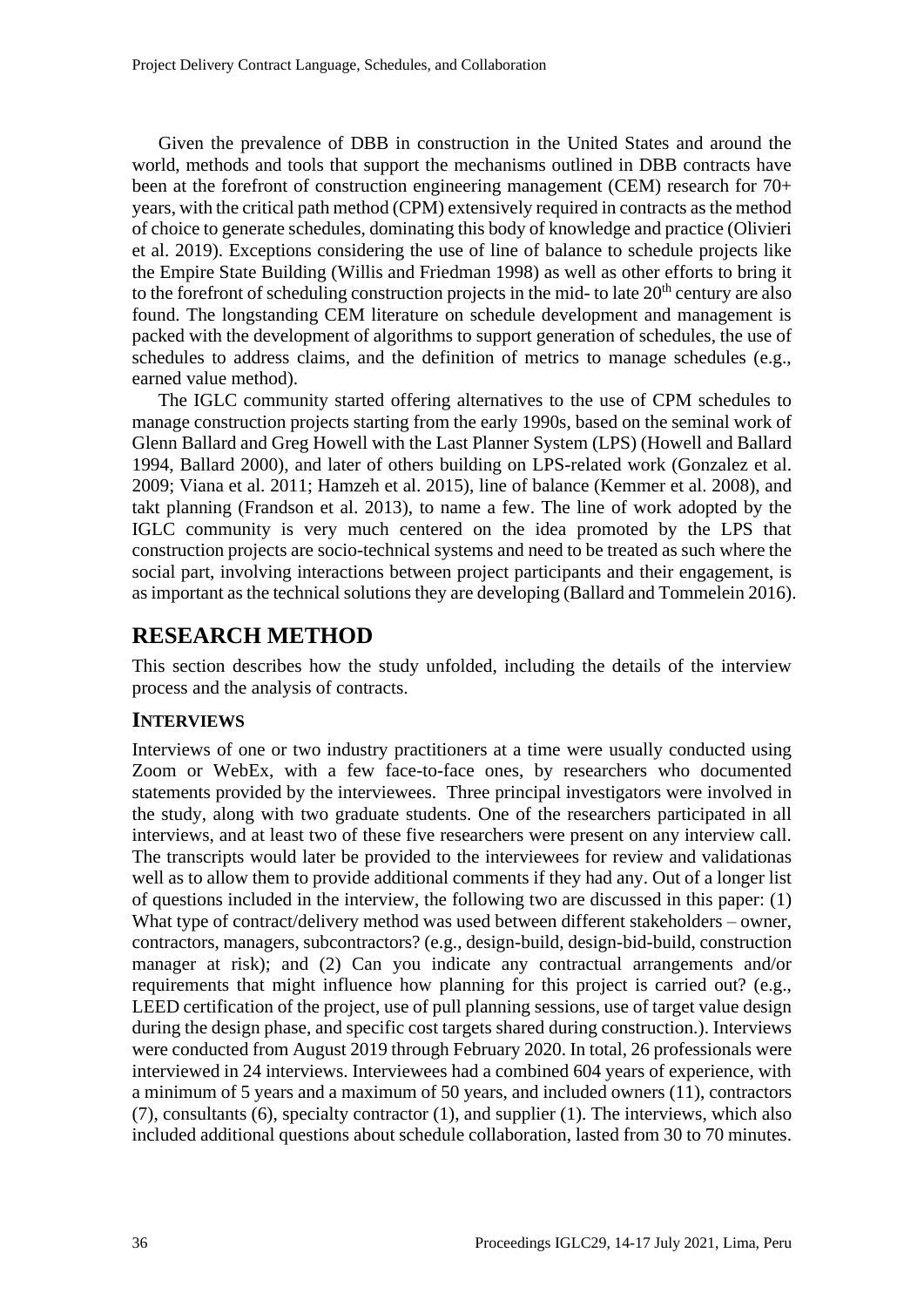## **CONTRACT ANALYSIS**

The authors' interest in reviewing contracts to explain how schedules are addressed and developed in different delivery methods started with a comment by a practitioner regarding some contractual rules regarding schedules which stifle collaboration: some owners give contractors two weeks to provide and commit to a full schedule once the award is made and that leaves little time for them to collaboratively develop schedules when trade partners are not yet on board. With that in mind, the authors analyzed a group of contracts, previously collected by the first author and her students, and singled out the schedule-related clauses.

Once the clauses were identified, they were categorized as schedule-related clauses supporting one of the three purposes: compliance either in terms of (1) supporting owner requirements, (2) supporting government requirements, or (3) supporting collaboration. Clauses that supported compliance were further categorized as contractual responsibilities and obligations related to providing a schedule for the purposes of time and progress (master schedule), payment (schedule of values), submittals (design), services (consultant's work), materials and equipment (procurement), and dispute resolution processes. The analysis is grounded on a collaborative scheduling maturity model (CII 2021) which, amongst other areas, considers three levels of maturity when addressing the development and implementation of collaborative schedules. An excerpt of the model is shown in Table 1.

| Question                         | <b>Maturity Level</b>                                                                                                    |                                                                                                            |                                                                                                                                                                                |  |  |  |
|----------------------------------|--------------------------------------------------------------------------------------------------------------------------|------------------------------------------------------------------------------------------------------------|--------------------------------------------------------------------------------------------------------------------------------------------------------------------------------|--|--|--|
|                                  | <b>Bronze</b>                                                                                                            | <b>Silver</b>                                                                                              | Gold                                                                                                                                                                           |  |  |  |
| Schedule<br>created<br>primarily | To define contractual<br>expectations &<br>responsibilities but not used.                                                | To define contractual<br>expectations &<br>responsibilities but was not<br>used by entire project<br>team. | To enable strong project<br>management communication and<br>collaboration throughout project<br>team.                                                                          |  |  |  |
| Stakeholders                     | Were not involved early<br>enough or considered in<br>schedule creation.                                                 | Were involved early<br>enough but not all<br>appropriate and necessary.                                    | Were appropriate and involved<br>early enough in creating the<br>schedule.                                                                                                     |  |  |  |
| There were                       | Little to no use of scheduling<br>tools and methods utilized<br>company wide (beyond<br>scheduling software, ex.<br>P6). | Use of additional<br>tools/methods to support<br>collaboration during<br>schedule development.             | Frequent updates of the schedule<br>across the project; living,<br>integrated document with<br>appropriate tools and methods<br>used (ex. LPS, BIM, 4D, AWP<br>Takt Planning). |  |  |  |

Table 1: Maturity Levels and Questions Considered During the Analysis (CII 2021)

A total of 10 DBB, 9 CM/CMAR, 9 DB, and 10 IPD contracts (agreements) and related documents (e.g., general conditions, appendixes) were analyzed. The root "schedul" was searched in all contracts, and results were organized in Excel spreadsheets. The hypothesis defined for this part of the study was that schedules and the scheduling task are treated in static and prescriptive ways by less collaborative delivery methods and in more dynamic ways by collaborative delivery methods.

# **RESULTS**

This section presents the results obtained from the interviews and contract analysis, previously described, and concludes with a cross-analysis of the two approaches used.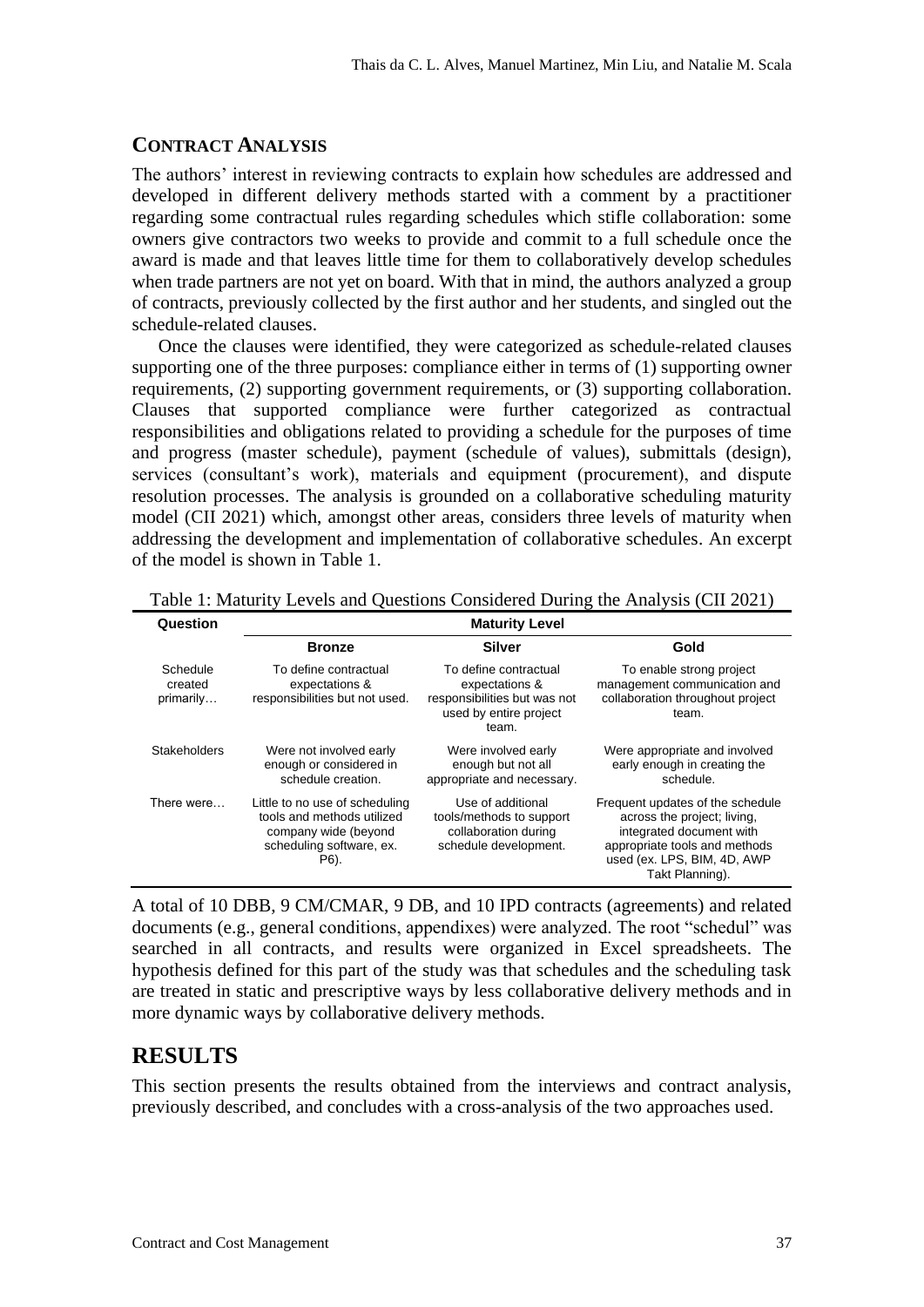#### **INTERVIEWS**

Table 2 indicates the different delivery methods employed in the projects which were used by the interviewees for the interviews; the absense of IPD projects is noted. It should be noted that the first line lists the most common mentions made by interviewees, whereas the other lines include additional comments made about the various forms in which the projects they worked on were delivered. The third comment is insightful as the interviewee points to the importance of working to impart changes on alternative delivery methods that are more prevalent as a means to change the industry. As shown in Table 2, owners adopt different arrangements to procure and award contracts and that impacts how teams are assembled and work together. Delivery methods are also less defined than usually documented in the literature and adapted to cater to the needs of different projects and owner organizations.

Table 2: Delivery Methods, Contract Types, and Some Variations Used for the Projects Discussed During the Interviews

| <b>Delivery Methods (As Reported)</b>                                                                                                                                                                                                                                                                                                                                                 |
|---------------------------------------------------------------------------------------------------------------------------------------------------------------------------------------------------------------------------------------------------------------------------------------------------------------------------------------------------------------------------------------|
|                                                                                                                                                                                                                                                                                                                                                                                       |
| Design-Bid-Build, Design-Build, Construction Management at Risk, "pure" Construction Management Design-Assist,<br>Engineering-Procure-Construct.                                                                                                                                                                                                                                      |
| Engineering and construction firms invoice the owner for the work completed. Invoicing based on hourly rate+profit.<br>Cost plus work is defined in work packages and then build.                                                                                                                                                                                                     |
| Most are Design Build and CM at risk. DB is responsible for a little less than 40% in a dollar basis of all non-<br>residential construction in the United States, and CM at risk is around that too. Try not to focus on IPD only to get<br>the desired collaborative behaviors because that's not where the change will occur most quickly.                                         |
| Oil and gas, LNG plants, and offshore platforms – Lump Sum. Now it is more global projects, including chemical<br>plants, refineries, and long pipelines; cost reimbursable projects. In reality the owner works mostly with EPC,<br>sometimes EP and the C separate, and the owner does some procurement for long lead items. In a few cases they<br>do engineering internally.      |
| EP-C. They have an engineering and procurement contractor and a separate reimbursable contract for the<br>contractor.                                                                                                                                                                                                                                                                 |
| The owner acts as program manager and contracts out to contractors directly. Also has 18 internal crews. Contract<br>out installation. The owner holds four design contracts with four firms. Use blanket contracts valid for 3 years and bid<br>every three years. Scorecard used to weight items related to quality, safety record, cost, previous projects, and use<br>best value. |
| Alliance engineers and alliance contractors. The engineers had one contract, and the builders had a separate<br>contract.                                                                                                                                                                                                                                                             |
| Owner has a construction management group, also involved from the beginning. Estimating and project controls in-<br>house.                                                                                                                                                                                                                                                            |
| Considering the diverse types of methods used by the interviewees to deliver projects,                                                                                                                                                                                                                                                                                                |

Table 3 summarizes some of the answers given in terms of any contractual arrangements that might have influenced how they planned the project and developed their schedules, linking them to the levels outlined in Table 1 (maturity model excerpt). Interviewees' comments were edited to shorten long passages as they described arrangements but reflect their experiences and perceptions regarding the topic of collaborative schedules. Not all interviewees answered this question in its entirety, and some did not know the details of the contracts in place. Some noteworthy comments address the fact that people do not know how to work collaboratively to develop schedules, owners do not care about how the project will get built, use of schedules with differing levels of enforcement depending on the contract payment type (i.e., lump sum/fixed price, reimbursable), and vague or completely absent languange regarding schedules and milestones. On the bright side, some interviewees pointed to specific language being added to their contracts requiring the development of collaborative schedules.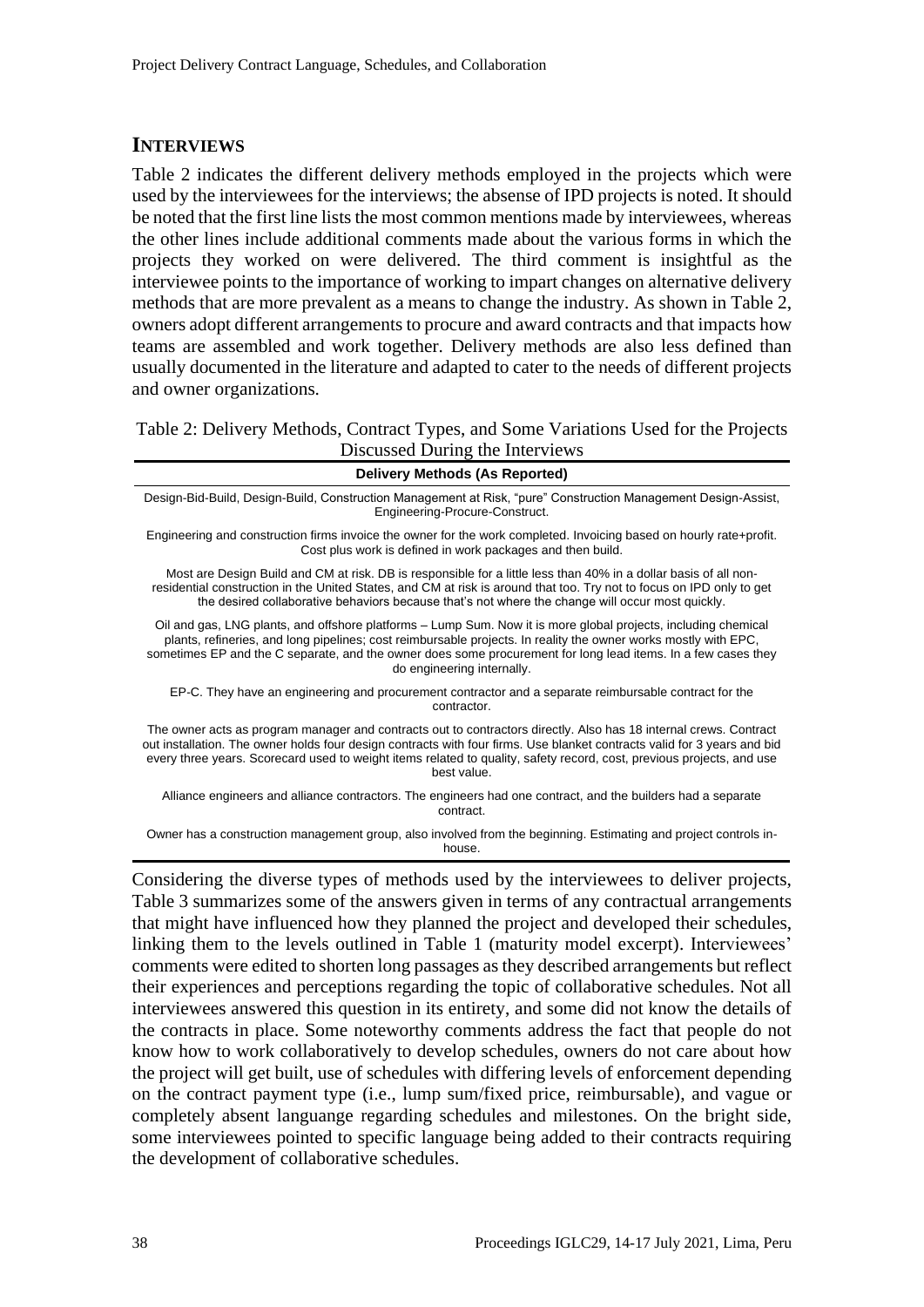| $10010$ , $10001$<br>pros of Contractual Fritangements Described in the filter views<br><b>Example</b><br><b>Purpose</b> |                                                                                                                                                                                                                                                                                                                                                                                                                                                                                                                                                                                                                                                                                                                   |  |  |  |  |  |  |
|--------------------------------------------------------------------------------------------------------------------------|-------------------------------------------------------------------------------------------------------------------------------------------------------------------------------------------------------------------------------------------------------------------------------------------------------------------------------------------------------------------------------------------------------------------------------------------------------------------------------------------------------------------------------------------------------------------------------------------------------------------------------------------------------------------------------------------------------------------|--|--|--|--|--|--|
| /Maturity<br>Level                                                                                                       | (related delivery method(s) used as reference by interviewees indicated in<br>parenthesis)                                                                                                                                                                                                                                                                                                                                                                                                                                                                                                                                                                                                                        |  |  |  |  |  |  |
| Collaboration<br>/Gold                                                                                                   | The contract delivery is design-build which requires a certain level of collaboration. They have<br>pull-planner/LPS verbiage which is something that he introduced in the contracts they have in<br><location>. Generically, contract says something like: the team members have to allocate two<br/>hours per week for pull planning. Even so, the foremen's meeting is centered around planning<br/>and identifying road-blocks. During the meetings they look at the plan "did you make it or not"?<br/>The scheduler or whoever is taking notes then captures the reasons for non-completion and<br/>adds to a report. (Design-Build)</location>                                                             |  |  |  |  |  |  |
| Owner<br>Requirements<br>/Gold                                                                                           | They have some standard legal language added to the subcontractors' documents to follow how<br>they plan. Sometimes they indicate the software and equipment requirements (e.g. iPads) to<br>make things work. (Design-build with some variations; DB for the most part, mostly variations<br>with collaborative contracts like IPDs)                                                                                                                                                                                                                                                                                                                                                                             |  |  |  |  |  |  |
| Collaboration<br>/Silver                                                                                                 | 40-50% of the projects have some kind of language requiring LPS practices in the contract,<br>some very minor language. Two of their clients are including wording in contracts in terms of<br>just-in-time deliveries, participation of foremen in weekly work plans, and the number of hours<br>required for participation. Some contracts require that specific people participate in the weekly<br>work plan. (Primarily CM at Risk and pure CM)                                                                                                                                                                                                                                                              |  |  |  |  |  |  |
| Collaboration<br>/Silver                                                                                                 | There is an addendum in the trade partners' contracts with the GC which requires the trade<br>partners to participate in and support collaborative planning meetings at medium- and short-term<br>levels. Not at the long term, because these are not IPD projects. Trade partners were<br>complaining of having to do too much work by attending these meetings; now this is required in<br>contracts. (For the most part CM at Risk)                                                                                                                                                                                                                                                                            |  |  |  |  |  |  |
| Owner<br>Requirements<br>/Silver                                                                                         | Advanced work packaging was mandated. Prioritize certain systems in certain dates, and the<br>owner was pretty harsh if these were not met. (EPC)                                                                                                                                                                                                                                                                                                                                                                                                                                                                                                                                                                 |  |  |  |  |  |  |
| Owner<br>Requirements<br>/Bronze                                                                                         | Surprising how few projects put anything in contracts regarding collaborative schedules and how<br>few projects talk about collaborative scheduling formally in the project. Lots of teams doing<br>progressive design build, but out of 10 teams they had one team doing it right for collaboration<br>and 2-3 were nibbling on it. People don't know how to work differently, collaboratively. (Primarily<br>design-build, but also DBB, and CM at Risk)                                                                                                                                                                                                                                                        |  |  |  |  |  |  |
| Owner<br>Requirements<br>/Bronze                                                                                         | For any owner that requires a detailed CPM schedule in the beginning of the project, 30,000-<br>40,000 activities very detailed with attached dates that will not materialize. Why plan with that<br>level of detail? It is insane. If it is a DB team and they don't have all trades engaged, they can<br>put the overall sequence of work together but not get into too much detail. Have a CM and an<br>architect in the room to establish an environment of collaboration. (Most are Design Build and<br>CM at risk)                                                                                                                                                                                          |  |  |  |  |  |  |
| Owner<br>Requirements<br>/Bronze                                                                                         | A lot of projects require the P6 schedule, and they want a contractual schedule. The owner<br>doesn't really care how you'll get it done and let you think about the means and methods.<br>(Design-Build)                                                                                                                                                                                                                                                                                                                                                                                                                                                                                                         |  |  |  |  |  |  |
| Owner<br>Requirements<br>/Silver                                                                                         | In the past, they had some schedule language that was vague and didn't mean much. The<br>owner could not hold anyone accountable, and they have reviewed it. They focused on refining<br>planning and scheduling language in contracts to outline need for hours and estimates, really<br>making sure contractors are holding to change order process that can get earned value<br>information needed on weekly basis. [] The contractors know they have a level of expectation<br>from the schedule department, and in the documentations, they state the expectations that the<br>contractor has to participate. In the letter of intent or bridge funding, the needs are outlined in<br>these documents. (EPC) |  |  |  |  |  |  |
| Owner<br>Requirements<br>/Bronze                                                                                         | Weaker area, they do not really build schedules or put milestones in their purchase orders.<br>There are planned execution levels, and contractors are penalized if they are not completing<br>activities per plans. Contractors are required to develop and provide the schedule weekly. No<br>milestones are put in the contracts; the only lever is that they baseline an expected execution<br>index, i.e., number of activities completed divided by number of activities planned. (CM Multi-<br>prime - Owner as primary manager)                                                                                                                                                                           |  |  |  |  |  |  |
| Owner<br>Requirements<br>/Bronze                                                                                         | Did not have anything in the contract; there was an incentive-based contract based on cost. In<br>this case, there was already confidence that the GC would give the best schedule. (Design-<br>Build)                                                                                                                                                                                                                                                                                                                                                                                                                                                                                                            |  |  |  |  |  |  |

|  | Table 3: Examples of Contractual Arrangements Described in the Interviews |  |  |
|--|---------------------------------------------------------------------------|--|--|
|  |                                                                           |  |  |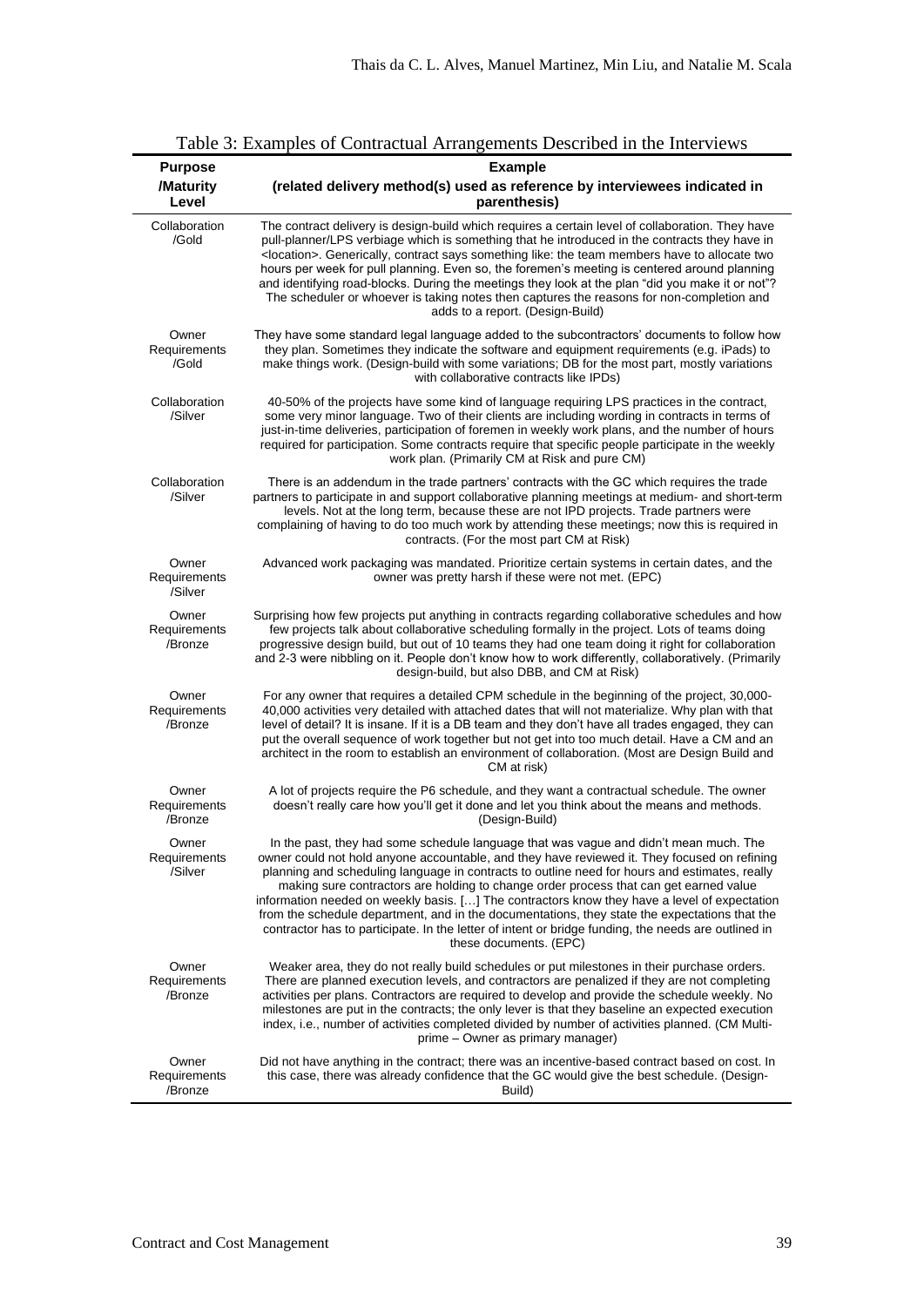## **CONTRACT ANALYSIS**

The clauses investigated mostly fell onto the lowest tier (bronze) of the maturity model displayed in Table 1, with a focus on compliance, and little to no mention of collaborative efforts or additional tools and methods to support the scheduling effort. These clauses were found in all analyzed delivery methods, as all contracts have commercial terms which use the schedule as a reference for multiple types of responsibilities and obligations, indicated in the categorization previously mentioned. Examples of content in such clauses include:

- The contractor shall prepare/present/review the <progress, payment, submittal, inspection, etc.> schedule to the owner.
- The contractor/architect shall review  $\langle$ progress, payment, submittal, inspection, etc.> schedule for compliance/conformance.
- Mentions of the schedule milestones and phases plus related obligations about the development of work, payments, inspections, and/or excused/inexcusable days.

Clauses that supported collaboration could have fallen in any of the previous designations for compliance, but they had one main difference: the clauses clearly called for collaboration with other project participants to provide input to develop schedules beyond simply complying with the requirement of turning in documents as a requirement or an obligation. The clauses would fall towards the Silver and Gold categories of the maturity model presented in Table 1. The schedule would be developed in a more participatory environment including at a minimum the owner, the architect, and the general contractor, with different tools and methods to support its development in a more dynamic type of environment. In this case, the schedule is not recognized solely as a compliance document (static); instead it evolves as participants join the project and give input to its constant development (dynamic). Some examples that illustrate these clauses include mentions to:

- Parties shall jointly develop the schedule, the target cost, project goals, and definitions.
- The core group shall engage in  $\langle$  specific tasks $>$  and meet regularly.
- The team shall employ pull planning to develop the schedule, collaboratively developing weekly work plans that are used to track progress.
- Constructability and work structuring are part of the process of collaboratively designing the project and planning its execution (which impacts work packages and the flow of activities in the schedules).
- Activities and processes from multiple stakeholders are included in the schedule and submitted for review, validation, and approval by the core group.

The contracts for DB and IPD projects displayed a higher frequency of clauses that called for collaborative schedule development, whereas these clauses were virtually absent in the DBB contracts and somewhat present in the CM/CMAR contracts. DB and IPD contracts are also specific in terms of what additional methods and tools are to be used to promote schedule collaboration.

#### **CROSS-ANALYSIS AND DISCUSSION**

Results from the interviews (Table 3), when compared and contrasted with the analysis of contracts, offer some insights in terms of the relationship between delivery methods, schedule development, and collaboration. The analysis of contracts offers support to the hypothesis that schedules and the scheduling task are treated in somewhat static and prescriptive ways by less collaborative delivery methods and in more dynamic ways by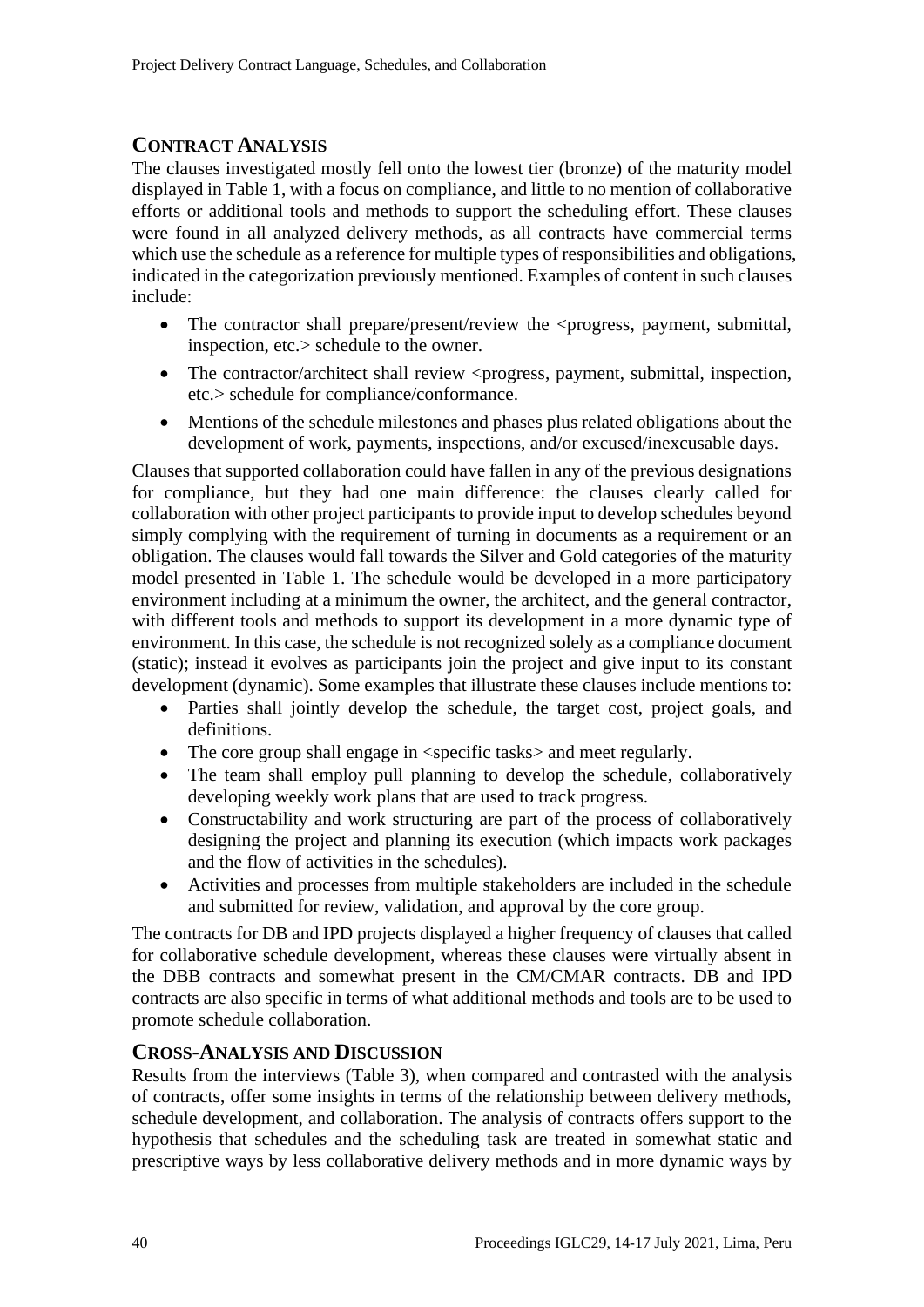collaborative delivery methods, as defined by the maturity model excerpt shared in Table 1. However, when the interview results are considered, interviewees shared a wide range of possibilities (categorized in different maturity levels) related to schedule development, regardless of the delivery methods used as reference for the interviews. Moreover, some interviewees indicated awareness of contractual clauses and how they support the development of collaborative schedules, whereas others pointed out to additional work to be done in this area. Some contracts, as reported, appeared to be entirely silent about schedule collaboration.

In general terms, based on the contract analysis, schedules are still very much viewed as documents that need to be produced and submitted to the owner in order to address compliance to the contract and serve as a baseline for progress and payment monitoring. Additionally, opportunities are missed when contracts are mostly focused on project management and do not explicitly call for the use of collaborative practices to develop and execute schedules in practice to also support production management (Olivieri et al. 2019). The lack of use of the collective knowledge and experience of teams to develop, review, and validate schedules is lost and remains an area that needs to be addressed in modern construction projects.

# **CONCLUSIONS**

This study interviewed practitioners and reviewed contracts associated with project delivery methods to understand how the language associated with these methods might help to facilitate schedule collaboration among stakeholders. Interviewees indicated a broad range of ways (categorized in different maturity levels) in which contracts for different delivery methods address or are silent in terms of how to promote collaboration as schedules are developed. Within this group, there was no clear indication that, for instance, DB projects had more specific language about schedule collaboration. Conversely, the contract analysis revealed that DB and IPD projects did in fact display a higher frequency of clauses that called for collaborative schedule development, whereas these clauses were virtually absent in the DBB contracts and somewhat present in the CM/CMAR contracts. This contrast between what was observed during the interviews and the contract analysis might indicate that participants have the freedom to decide how to develop and implement their schedules on a more ad-hoc fashion, which might or might not lead to collaborative work. The authors are not advocating for any specific language related to schedule collaboration to be added to the contracts. However, leaving this area silent, or not providing grounds to encourage collaboration, might continue to contribute to the use of schedules as compliance documents with their development by isolated professionals without the support of the collective knowledge available in projects.

## **ACKNOWLEDGMENTS**

The authors would like to thank the anonymous practitioners who participated in the interview process, the Construction Industry Institute (CII) for project funding, and Dominique Hawkins and Vincent Schiavone for support during the interviews. The results and analyses presented reflect the work of the authors and not of the funding organization.

#### **REFERENCES**

Ballard, H.G. (2000). *The last planner system of production control*. Thesis (Doctor of Philosophy), School of Civil Engineering, University of Birmingham*.*